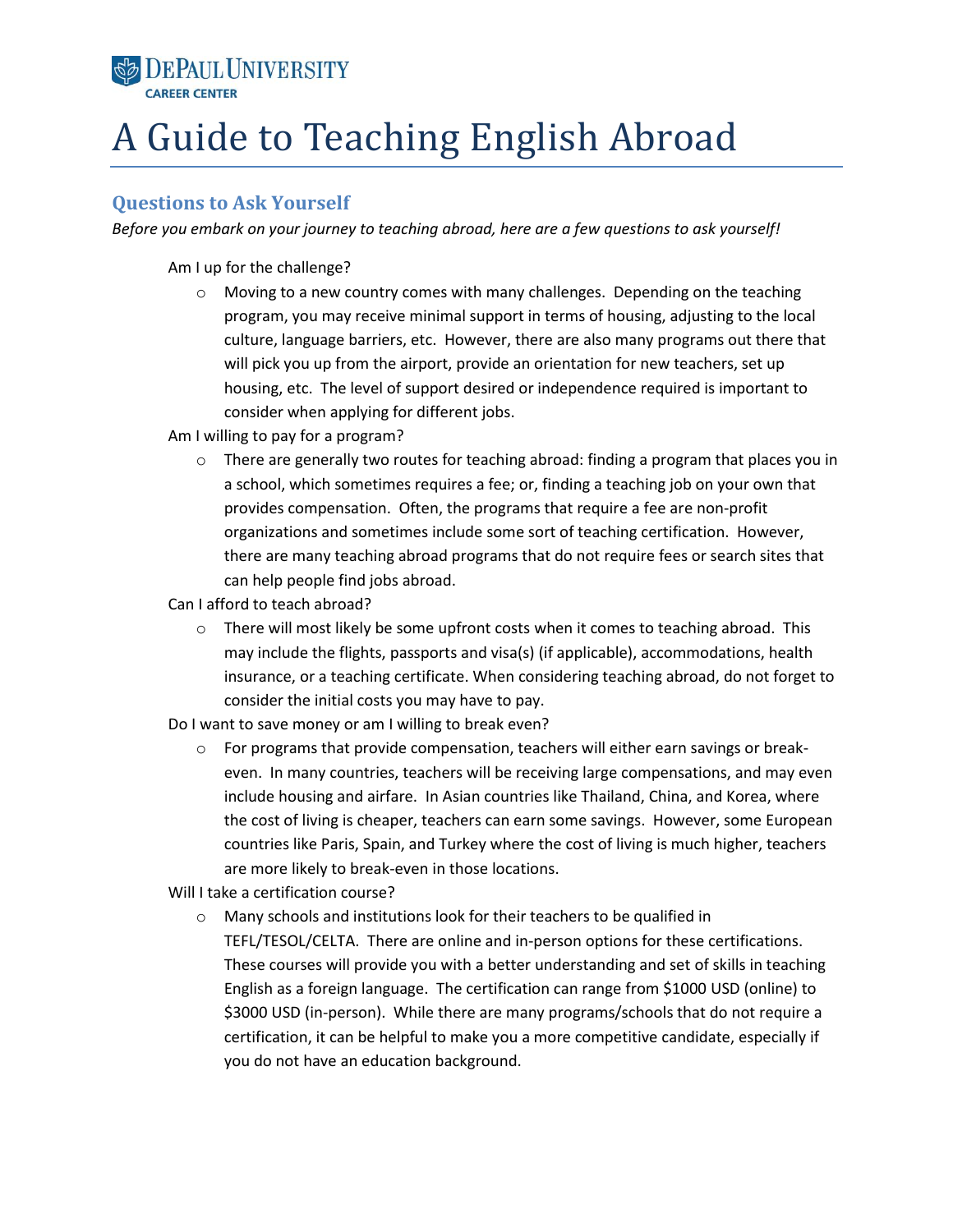

How long do I want to live abroad?

- $\circ$  Every teaching program has different placement commitments. Some programs require at least a one (academic) year contract, while others have a few weeks or monthly options. Consider different factors (i.e. family, finances, holidays, etc.) in deciding how long you want to live in a foreign country.
- Where will I live if I go abroad?
	- $\circ$  Some schools and companies will provide housing for their teachers. These may be single apartments or shared. However, for some teaching jobs, you may be responsible for finding your own accommodations. Many countries have similar websites like Craigslist that may help with your apartment search.
- How will my social identity(ies) come into play in teaching abroad?
	- $\circ$  When considering teaching abroad, it is important to take into account your different social identity(ies) (i.e. race, gender, sexuality, religion). Remember that every country has their own set of values and cultural norms which are different and may be less "politically correct" than the U.S. Before moving to the abroad, it is important to do your research on the local customs and laws.

# **Popular Program Highlights**

*Below you will find a list of popular programs that are accredited and well-reviewed. This is certainly not an exhaustive list of English teaching programs abroad, but rather a starting point for you to conduct your own research into existing opportunities.* 

#### **Asia**

**JET** (Japanese Exchange and Teaching) Program:<http://jetprogramusa.org/>

- o Program Fee: n/a
- o Time commitment: 1 full year
- o Student population: public & private; elementary, junior high, & senior high
- o Teaching qualifications: Strongly recommended
- o Benefits: stipend, paid holidays, round trip flight

**EPIK** (English Program in Korea)[: https://www.teachaway.com/teach-english-korea/epik-english](https://www.teachaway.com/teach-english-korea/epik-english-program-korea-public-school-jobs-korea)[program-korea-public-school-jobs-korea](https://www.teachaway.com/teach-english-korea/epik-english-program-korea-public-school-jobs-korea)

- o Program Fee: n/a
- o Time commitment: 1 year
- o Student population: public; primary & secondary schools
- o Teaching qualifications: Not required
- o Benefits: stipend, free single housing (furnished); 9-day training in Korea; paid vacation; roundtrip flight

**Chattaris Educational Foundation**, Hong Kong[: http://www.chatteris.org.hk/](http://www.chatteris.org.hk/)

- $\circ$  Program Fee:  $n/a$ ; deposit required—reimbursement upon completion of program
- o Time commitment: 9 months
- o Student population: Public; primary, secondary, post-secondary
- o Teaching qualifications: Not required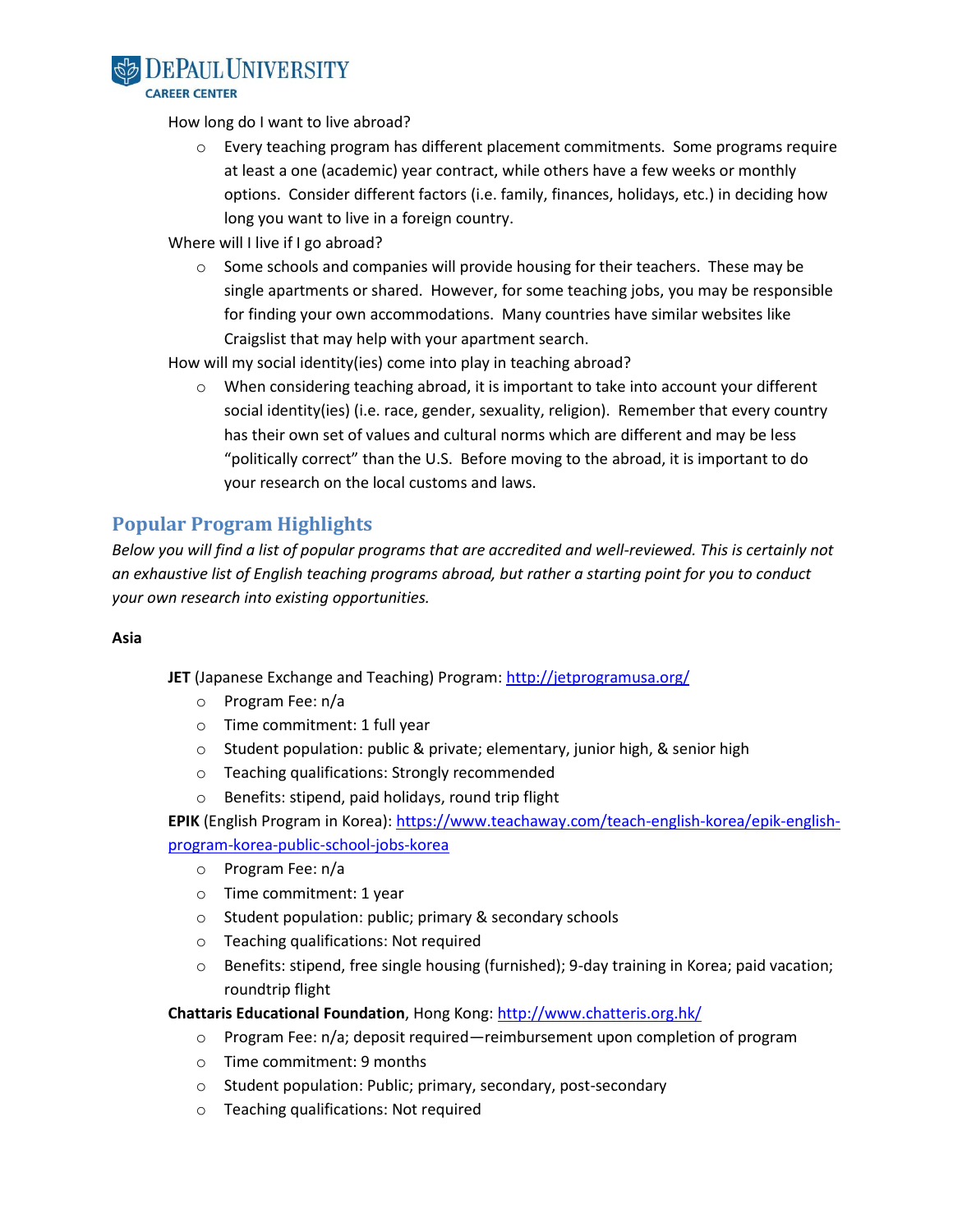

o Benefits: stipend, organized social activities

#### **Europe**

**TAPIF** (Teaching Assistant Program in France):

### <http://highereducation.frencheducation.org/teach-in-france>

- o Program Fee: \$60 USD application fee
- o Time commitment: at least 7 months
- o Student population: Elementary or secondary school
- o Teaching qualifications: Strongly recommended; must have intermediate proficiency in French
- o Benefits: Stipend, health insurance, orientation sessions

#### **North American Language & Culture Assistants in Spain**:

[http://www.mecd.gob.es/eeuu/convocatorias-programas/convocatorias-eeuu/auxiliares](http://www.mecd.gob.es/eeuu/convocatorias-programas/convocatorias-eeuu/auxiliares-conversacion-eeuu.html)[conversacion-eeuu.html](http://www.mecd.gob.es/eeuu/convocatorias-programas/convocatorias-eeuu/auxiliares-conversacion-eeuu.html)

o Program fee: n/a

- o Time Commitment: 8 months (Oct-May)
- o Student population: K-12 system and Foreign Language Schools
- o Teaching qualifications: n/a
- o Benefits: Monthly allowance of EUR700, orientation, medical insurance, official certificate

**The English Camp Company** (in Italy and Austria):

<http://www.theenglishcampcompany.com/tutor-information.html>

- o Program fee: n/a
- $\circ$  Time commitment: June September (tutors can specify how long they can work for)
- o Student population: 6-14 years
- o Teaching qualifications: n/a
- o Benefits: orientation, housing (homestay) with all meals provided

#### **South America**

#### **English Open Doors Program** (Chile): <http://www.centrodevoluntarios.cl/>

- o Program fee: n/a
- o Time commitment: one semester-year
- o Student population: all grade levels
- o Teaching qualifications: n/a
- $\circ$  Benefits: health insurance, travel to and from placements, food and accommodations through host family, small allowance (70,000 CLP/month) for supplies, online Spanish course, orientation, Chilean bank account

#### **Africa**

#### **Seed Madagascar:** <http://madagascar.co.uk/get-involved/english-programme>

o Program fee: depends on length of program, but a donation is required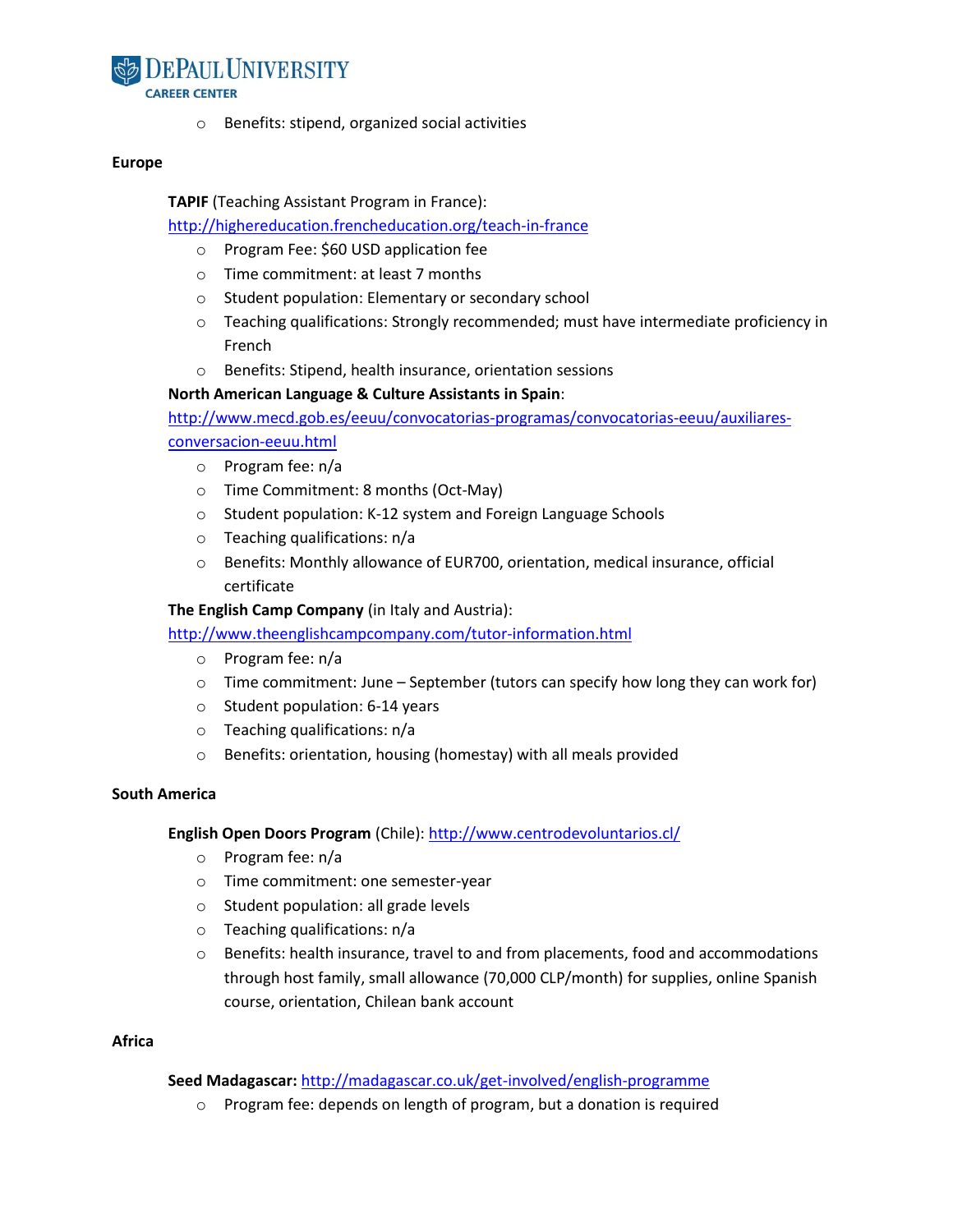

#### **CAREER CENTER**

- o Time commitment: at least 2 weeks; up to 1 year
- o Student population: grade level and adults
- o Teaching qualifications: n/a
- o Benefits: airport pickup, homestay with meals (short-term appointments)

#### **Programs with Multiple Locations around the World**

**CIEE** (a program that places you in a school, helps with contracts, language & intercultural training, visa assistance, orientation): https://www.ciee.org/teach

- o Teach or volunteer teach (no compensation) in Chile, China, Czech Republic, Dominican Republic, Mexico, Peru, South Korea, Spain, Thailand, and Vietnam
- $\circ$  For volunteers, homestays with meals provided, along with airport pickup and insurance
- $\circ$  Requires a program fee (\$800-\$2,800 USD), depending on program type/location, which includes excursions, networking events, and workshops; TEFL certification included for programs
- o Student population: age 3 to adults (depending on location)

**WorldTeach** (an organization that partners with governments and other organizations in developing countries to provide volunteer teachers to meet local needs):

### <http://www.worldteach.org/>

- o Volunteer teach in Samoa, Bangladesh, Chile, China, Colombia, Ecuador, the Caribbean's, Marshall Islands, Micronesia, Namibia, Thailand, Morocco, Nepal, Poland, or South Africa (year or summer)
- $\circ$  Program fee: depends on the country. Some require a fee (includes visa support, orientation training, housing, professional development, some meals, etc.) ranges from \$500-\$4,590 USD). Some are funded by the local government but require a deposit

### **Language Corps:** <http://www.languagecorps.com/>

- $\circ$  Onsite TEFL certification program in locations in Asia, Europe, Latin America, and the Middle East and Africa.
- o Includes job search assistance to find paid teaching position.
- o Program fee: depends on the program.

### **Greenheart Travel:** <http://greenhearttravel.org/programs/adult/teach>

- o Teach in a Homestay
	- Participants teach homestay family English for 15 hours/week, while exploring everyday life in the country; 1-3 month placements; requires a program fee
	- **E** Locations: Argentina, Brazil, China, France, Italy, Spain, Thailand
- o Teach in a School
	- **Paid and volunteer positions; benefits include assistance in finding housing &** basic language courses, depending on location.
	- **E** Locations: China, Colombia, Italy, Myanmar, South Korea, Thailand
- o Program fee: depends on the country.

**Peace Corps** (volunteer program run by the US government that sends Americans to countries in need)**:** [www.peacecorps.gov](http://www.peacecorps.gov/)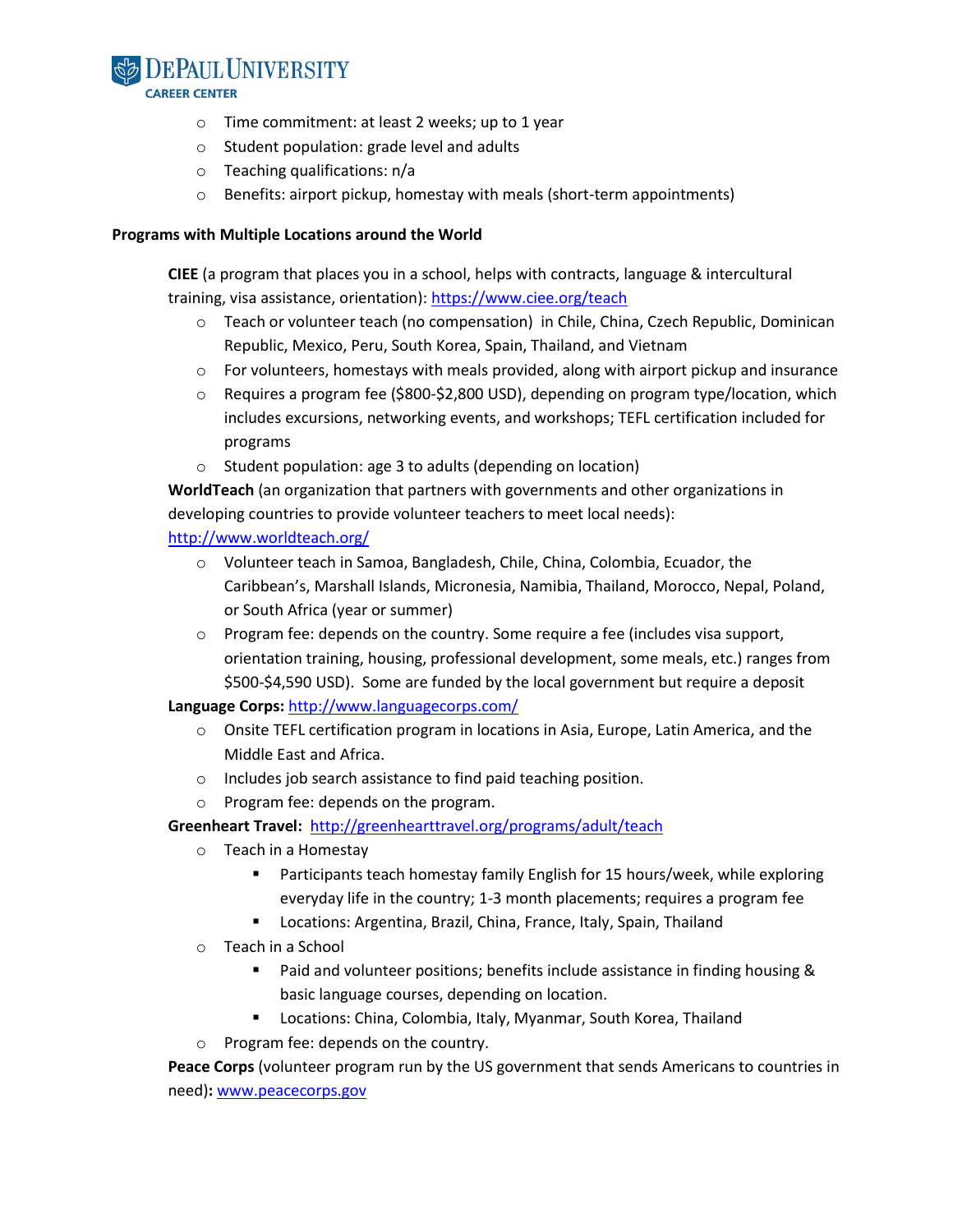

- o Volunteer teach in countries with great need
- o Minimum 2 year commitment
- o Benefits: training, student loan forgiveness, paid vacation days, monthly living and housing allowance

## **Finding a Teaching Job / Volunteer on Your Own**

*You may decide that you would like to find teaching jobs not associated with a program. Below, you will find links to sites where you can search by region or type of job.* 

GoingGlobal :<http://online.goinglobal.com/>

o Access through DePaul ID

Dave's ESL Café<http://www.eslcafe.com/> Footprints Recruiting[: http://www.footprintsrecruiting.com/](http://www.footprintsrecruiting.com/)

## **Myths Debunked**

"Teaching is easy—it's just English!"

 $\circ$  Teaching is one of the hardest jobs out there. Throw in environmental factors and cultural differences and it is anything but easy. Teachers should be able to articulate their own philosophy on how learners learn and understand what teaching styles work for their own personal approach. Teachers should also be able to implement their knowledge, skills and abilities to help all types of learners. Teachers need to be patient, creative, organized, and have classroom management skills. For example, even though English is your native language, are you able to explain grammatical nuances to a foreign learner? Talk to a current teacher to learn more about their pedagogical philosophy to inform your own ways of teaching and learning.

"I have to know the local language of the country to teach"

o Many countries do not require teachers to know the native language. Especially in Asian countries, not knowing the native tongue can be seen as an advantage. However, in other countries, for example Spanish-speaking countries require a working knowledge of the language.

"I need to have an education background"

 $\circ$  Not necessarily! Many programs and schools only require that you have completed at least your Bachelor's Degree and that you are a native English speaker. A TEFL/TESOL/CELTA certification can definitely be advantageous if you do not have an education background.

"If I teach English abroad, I have to teach grade level students"

While it is true that schools are the main market for English teachers, there are many universities and English centers that need teachers. There is also a high demand for business English teaching, especially for individuals with business degrees.

# **Finding the Job- Useful Tips**

Do your research!

 $\circ$  Things to consider when teaching abroad: salary, livability, and time commitments